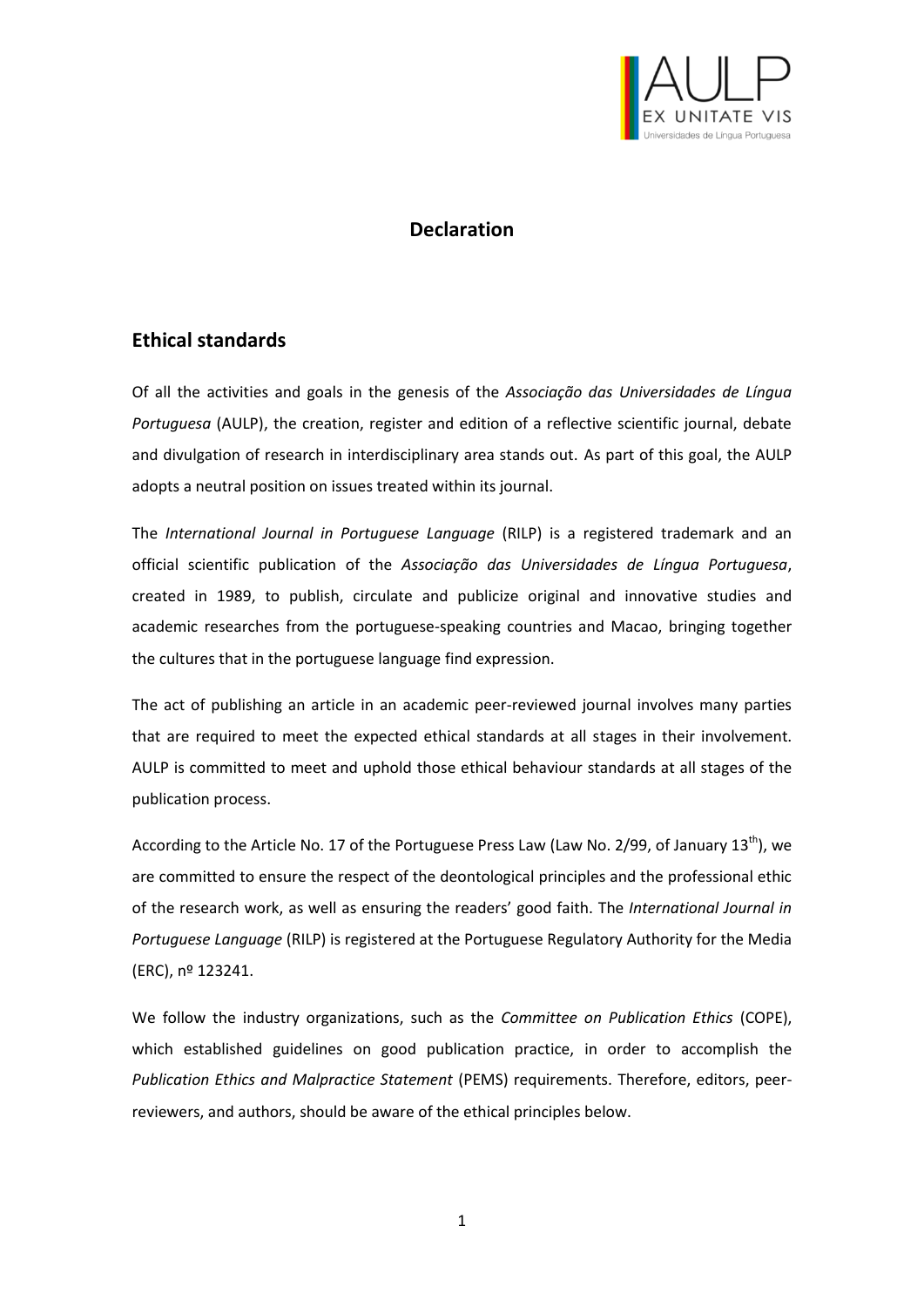

### **1. Ethical principles**

### **Editors' responsibilities**

- To act in a balanced, objective and fair way while carrying out their expected duties, without discrimination on grounds of gender, sexual orientation, religious or political beliefs, ethnic or geographical origin of the authors.
- Treat all submitted papers as confidential.
- To adopt and follow reasonable procedures in the event of complaints of an ethical or conflict nature. To give authors a reasonable opportunity to respond to any complaints. All complaints should be investigated no matter when the original publication was approved. Documentation associated with any such complaints should be retained.

### **Reviewers' responsibilities**

- To contribute to the decision-making process, and to assist in improving the quality of the published paper by reviewing the manuscript objectively, in a timely manner.
- To maintain the confidentiality of any information supplied by the editor or author. To not retain or copy the manuscript.
- To alert the editor to any published or submitted content that is substantially similar to that under review.
- To be aware of any potential conflicts of interest (financial, institutional, collaborative or other relationships between the reviewer and author) and to alert the editor to these, if necessary withdrawing their services for that manuscript.

### **Authors' responsibilities**

- To maintain accurate records of data associated with their submitted manuscript, and to supply or provide access to these data, on reasonable request.
- To confirm/assert that the manuscript as submitted is not under consideration or accepted for publication elsewhere. Where portions of the content overlap with published or submitted content, to acknowledge and cite those sources. Additionally, to provide the editor with a copy of any submitted manuscript that might contain overlapping or closely related content.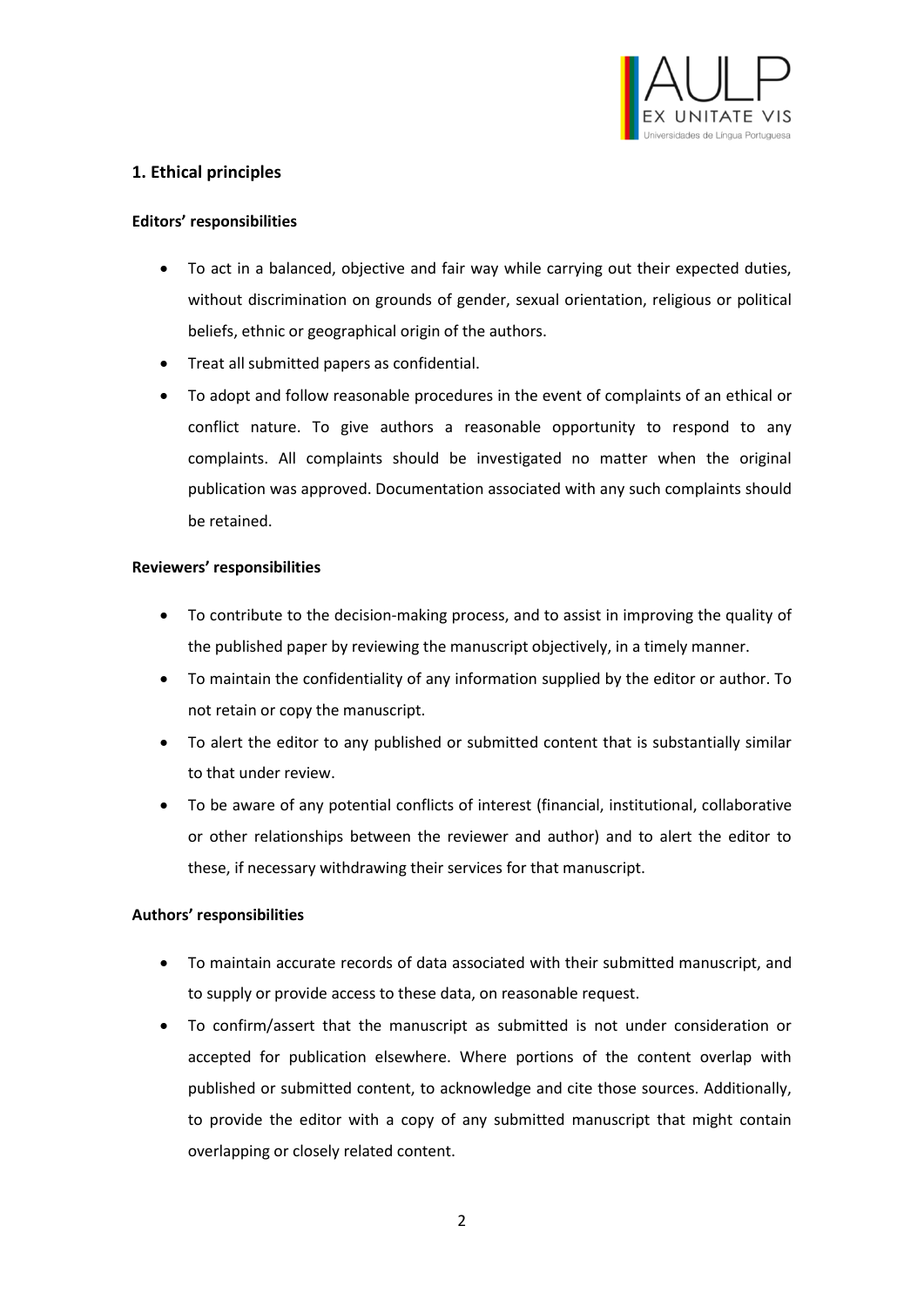

- To confirm that all the work in the submitted manuscript is original and to acknowledge and cite content reproduced from other sources. To obtain permission to reproduce any content from other sources.
- To declare any potential conflicts of interest (e.g. where the author has a competing interest that could be considered or viewed as exerting an undue influence on his or her duties at any stage during the publication process).
- To notify promptly the journal editor or publisher if a significant error in their publication is identified. To cooperate with the editor and publisher to publish an erratum, addendum, or to retract the paper, where this is deemed necessary.

### **Publisher responsibilities**

 The *Associação das Universidades de Língua Portuguesa* (AULP) shall ensure that good practice is maintained to the standards outlined above.

### **2. Procedures for dealing with misconduct**

#### **Identification of misconduct**

- Misconduct and unethical behaviour may be identified and brought to the attention of the editor and publisher at any time, by anyone.
- Misconduct and unethical behaviour may include, but need not be limited to, examples as outlined above.
- Whoever informs the editor or publisher of such conduct should provide sufficient information and evidence in order for an investigation to be initiated. All allegations should be taken seriously and treated in the same way, until a successful decision or conclusion is reached.

#### **Investigation of misconduct**

- The decision should be taken by the publisher, the AULP.
- Evidence should be gathered, while avoiding spreading any allegations beyond those who need to know.